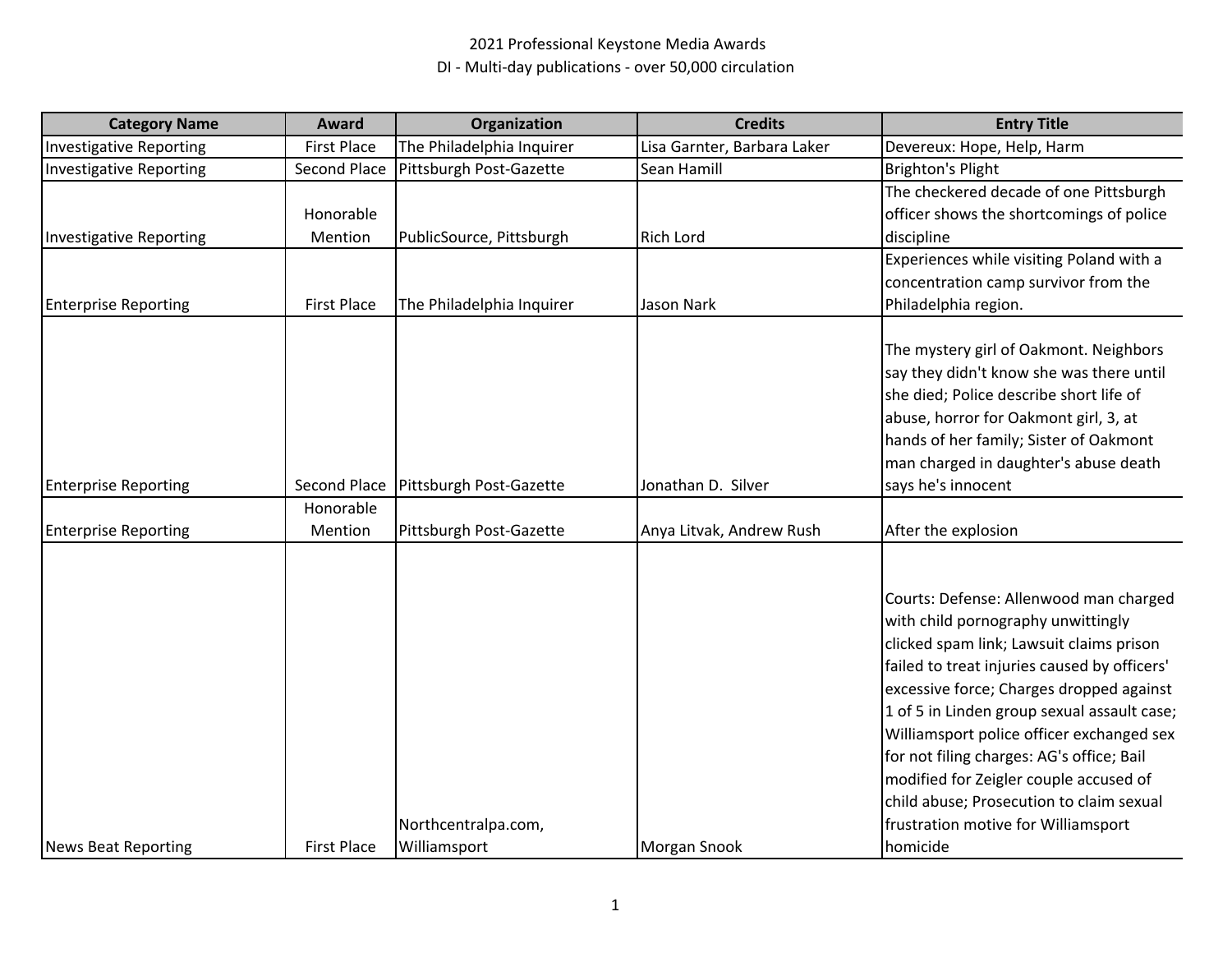| <b>Category Name</b>              | Award                     | Organization                           | <b>Credits</b>                   | <b>Entry Title</b>                          |
|-----------------------------------|---------------------------|----------------------------------------|----------------------------------|---------------------------------------------|
|                                   |                           |                                        |                                  |                                             |
|                                   |                           |                                        | Ty Lohr, Abigail King, Mickayla  | Man charged with killing missing Amish      |
| <b>Breaking News</b>              | <b>First Place</b>        | LNP, Lancaster                         | Miller, Claudia Esbenshade       | teen                                        |
|                                   |                           | PennLive/The Patriot-News,             |                                  | May 30-31: Protests turn violent in Pa.,    |
| <b>Breaking News</b>              | Second Place Harrisburg   |                                        | PennLive staff                   | including Harrisburg                        |
| <b>Ongoing News Coverage</b>      | <b>First Place</b>        | The Morning Call, Allentown            | <b>Staff</b>                     | The Struggle of small businesses            |
|                                   |                           |                                        | Angela Couloumbis, Ed Mahon,     |                                             |
| <b>Ongoing News Coverage</b>      | Second Place Spotlight PA |                                        | Charlotte Keith                  | Decided in Secret                           |
|                                   | Honorable                 | PennLive/The Patriot-News,             |                                  | Racial protests in Harrisburg and around    |
| <b>Ongoing News Coverage</b>      | Mention                   | Harrisburg                             | PennLive staff                   | Pa. turn violent                            |
|                                   |                           |                                        |                                  | Trump's army of new Pa. voters could        |
|                                   |                           |                                        |                                  | shape 2022 elections - if the GOP can       |
| News Feature Story                | <b>First Place</b>        | WHYY.org, Philadelphia                 | Miles Bryan                      | keep them                                   |
|                                   |                           |                                        |                                  |                                             |
|                                   |                           |                                        |                                  | Amish woman's kidnapping continues to       |
|                                   |                           | PennLive/The Patriot-News,             |                                  | break hearts, if not faith, after 6 months  |
| News Feature Story                | Second Place Harrisburg   |                                        | <b>Charles Thompson</b>          | and a homicide charge                       |
|                                   |                           |                                        |                                  | A changing story by police on a rural Pa.   |
|                                   | Honorable                 |                                        |                                  | shooting helped fuel white vigilantes and   |
| <b>News Feature Story</b>         | Mention                   | Spotlight PA                           | Joseph Darius Jaafari, Ryan Deto | misinformation                              |
| <b>Business or Consumer Story</b> | <b>First Place</b>        | The Philadelphia Inquirer              | Jacob Adelman                    | Family ties bind                            |
|                                   |                           |                                        |                                  | Got an eviction case? The Housing Court     |
| <b>Business or Consumer Story</b> |                           | Second Place   Pittsburgh Post-Gazette | Kate Giammarise                  | Help Desk can help                          |
|                                   |                           |                                        |                                  | Philly's Black-owned business crisis:       |
|                                   | Honorable                 |                                        |                                  | Walloped by the pandemic and closing at     |
| <b>Business or Consumer Story</b> | Mention                   | WHYY.org, Philadelphia                 | Miles Bryan                      | faster rates                                |
|                                   |                           |                                        |                                  | Policing girls; In this together? A win for |
| Editorial                         | <b>First Place</b>        | LNP, Lancaster                         | Suzanne Cassidy                  | accountability                              |
|                                   |                           |                                        |                                  | Parks tax squabbles; Time for leadership;   |
| Editorial                         |                           | Second Place   Pittsburgh Post-Gazette | <b>Tom Bickert</b>               | Lack of transparency                        |
|                                   | Honorable                 |                                        |                                  |                                             |
| Editorial                         | Mention                   | The Philadelphia Inquirer              | Kevin Riordan                    | Voting by mail                              |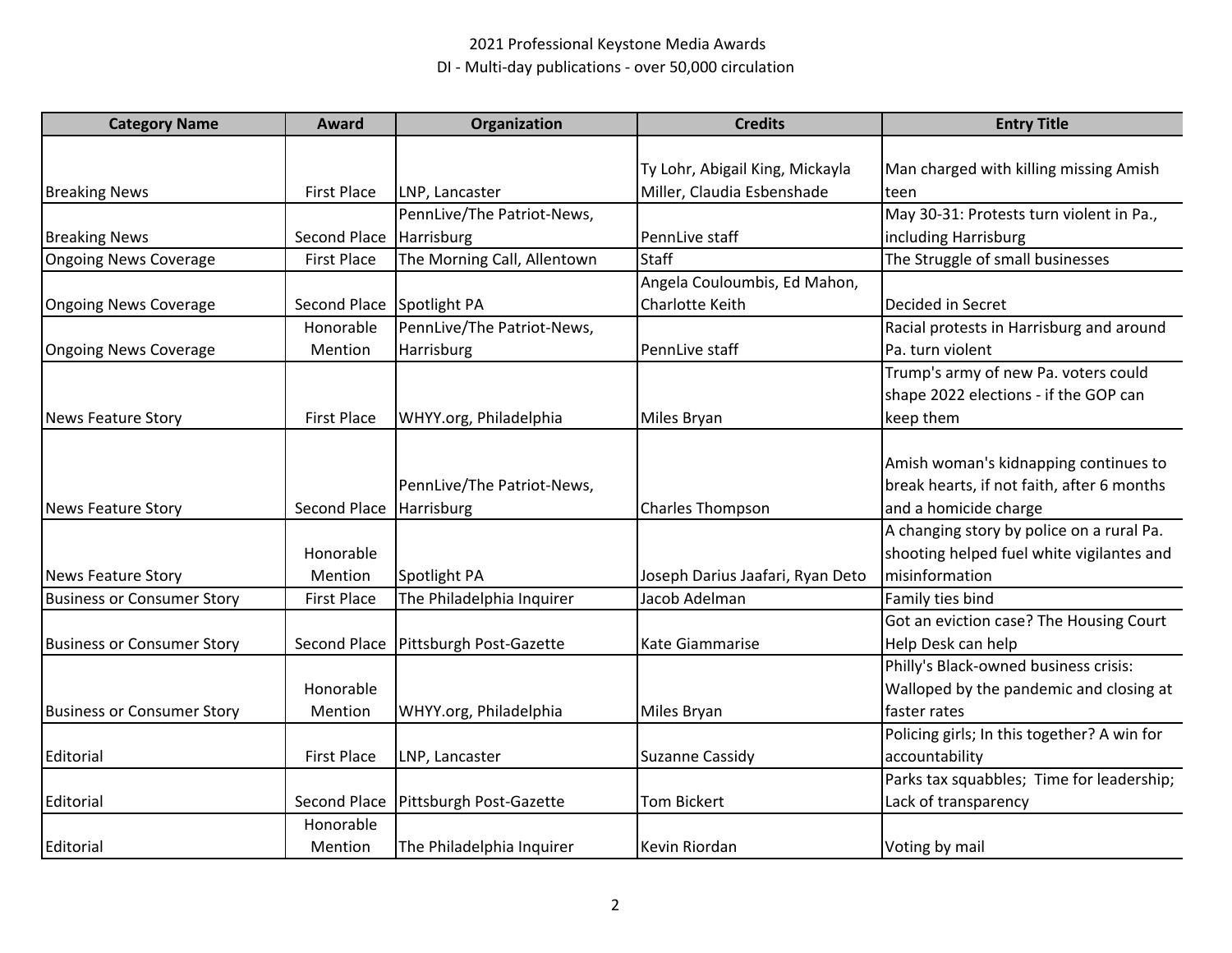| <b>Category Name</b>         | Award              | Organization               | <b>Credits</b>      | <b>Entry Title</b>                                                                   |
|------------------------------|--------------------|----------------------------|---------------------|--------------------------------------------------------------------------------------|
|                              |                    |                            |                     |                                                                                      |
|                              |                    |                            |                     | The 100 Nazi March (and other tales of                                               |
|                              |                    |                            |                     | white supremacy; The Nazi and the Judge:                                             |
|                              |                    |                            |                     | A Love Story; Abandon hope all ye who                                                |
| Column                       | <b>First Place</b> | Pittsburgh Post-Gazette    | <b>Tony Norman</b>  | enter Allegheny County Jail                                                          |
|                              |                    | PennLive/The Patriot-News, |                     | Bad ideas; Gov. Wolf played politics; we                                             |
| Column                       | Second Place       | Harrisburg                 | John Baer           | can't unite on anything                                                              |
|                              |                    |                            |                     |                                                                                      |
|                              |                    |                            |                     | You think your rights are being denied?;                                             |
|                              |                    |                            |                     | There will be no reckoning on race with                                              |
|                              | Honorable          |                            |                     | clueless leaders; If you don't know by                                               |
| Column                       | Mention            | The Philadelphia Inquirer  | <b>Helen Ubinas</b> | now that Puerto Ricans are U.S. citizens                                             |
|                              |                    |                            |                     |                                                                                      |
|                              |                    |                            |                     |                                                                                      |
|                              |                    |                            |                     | Lancaster-Lebanon League, high school                                                |
|                              |                    |                            |                     | sports: Through loss, Manheim                                                        |
|                              |                    |                            |                     | Township's Ali Quinn has gained                                                      |
|                              |                    |                            |                     | perspective on, off basketball court;                                                |
|                              |                    |                            |                     | Farming, country life suit Garden Spot<br>senior basketball standout Karli Stoltzfus |
|                              |                    |                            |                     |                                                                                      |
|                              |                    |                            |                     | perfectly; Lancaster Catholic senior                                                 |
|                              |                    |                            |                     | defensive specialist Marlia Matters                                                  |
|                              |                    |                            |                     | doesn't let cystic fibrosis slow her down;                                           |
|                              |                    |                            |                     | Warrior mentality: Northern Lebanon                                                  |
|                              |                    |                            |                     | sophomore Ashlyn Messinger has                                                       |
|                              |                    |                            |                     | overcome 2 serious knee injuries to spark                                            |
|                              |                    |                            |                     | Vikings; Two kickers are better than one                                             |
|                              |                    |                            |                     | for longtime special teams factory                                                   |
|                              |                    |                            |                     | Manheim Central; After beating                                                       |
|                              |                    |                            |                     | coronavirus, Lampeter-Strasburg's John                                               |
|                              |                    |                            |                     | Manion thankful for return to teaching,                                              |
| <b>Sports Beat Reporting</b> | <b>First Place</b> | LNP, Lancaster             | Jeff Reinhart       | coaching                                                                             |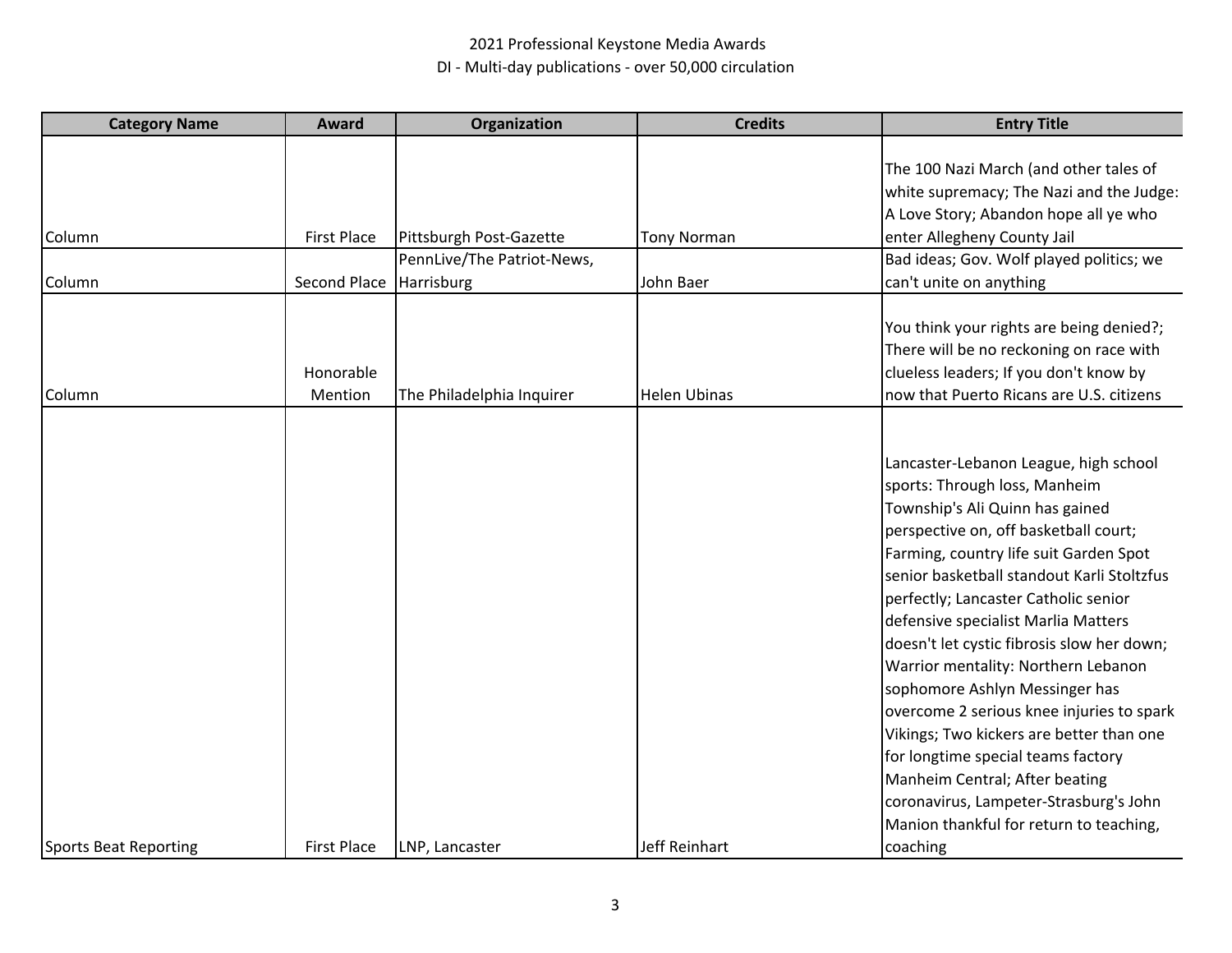| <b>Category Name</b>  | Award                | Organization                           | <b>Credits</b>      | <b>Entry Title</b>                                                                                                                                                                                                                                                                                                                                                                                                                                     |
|-----------------------|----------------------|----------------------------------------|---------------------|--------------------------------------------------------------------------------------------------------------------------------------------------------------------------------------------------------------------------------------------------------------------------------------------------------------------------------------------------------------------------------------------------------------------------------------------------------|
| Sports Beat Reporting | Second Place         | LNP, Lancaster                         | <b>Mike Gross</b>   | High school sports, PIAA: You can't say<br>the PIAA is unwilling to fight for your kids;<br>OK, so we're trying fall high school sports.<br>Now what?; Coronavirus shutting down<br>the sports world, in Lancaster and<br>beyond; PIAA lengthens, and does not<br>postpone, winter sports season                                                                                                                                                       |
| Sports Beat Reporting | Honorable<br>Mention | The Philadelphia Inquirer              | Jeff McLane         | Philadelphia Eagles: For the Reid family,<br>Andy's first Super Bowl win was for late<br>son, Garrett; Jeffrey Lurie's atypical<br>absence from Browns game speaks to<br>Eagles owner's frustration, sources say;<br>What J.J. Arcega-Whiteside and other<br>dubious picks say about the Eagles'<br>drafting: It's more of a crapshoot than<br>you think; Doug Pederson now leads an<br>unorthodox coaching staff, and it's his job<br>to make it work |
| Sports/Outdoor Column | <b>First Place</b>   | Pittsburgh Post-Gazette                | Joe Starkey         | The heroic story of the Steelers' first-ever<br>draft pick - William Shakespeare; 'A lot of<br>us can't sleep at night' - ex-RMU lacrosse<br>player on front lines of COVID-19 battle;<br>Maggie Dixon's impact lives profoundly<br>through the women she coached                                                                                                                                                                                      |
| Sports/Outdoor Column |                      | Second Place The Philadelphia Inquirer | <b>Marcus Hayes</b> | Sometimes controversial take on the<br>sports scene                                                                                                                                                                                                                                                                                                                                                                                                    |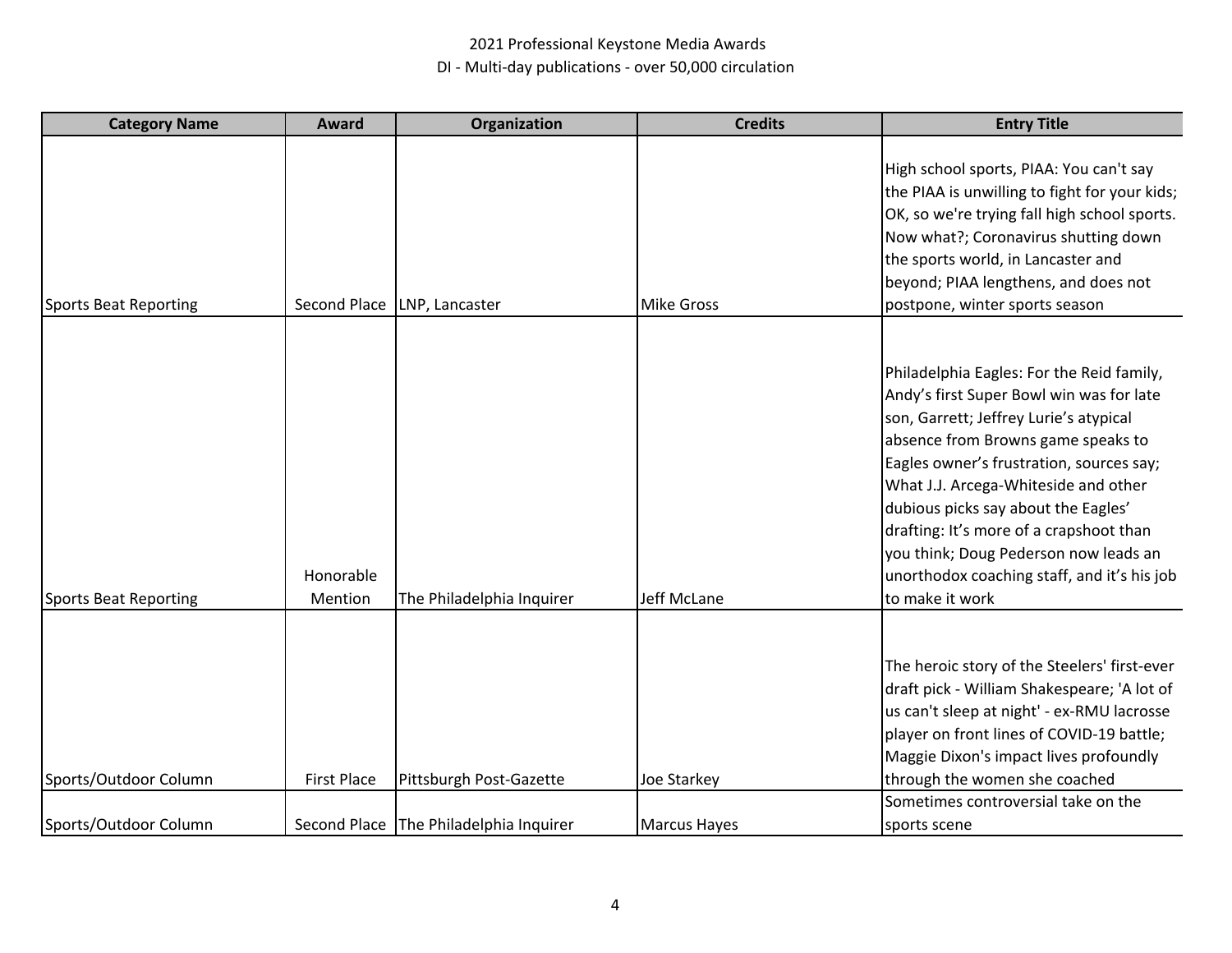| <b>Category Name</b>              | <b>Award</b>       | Organization               | <b>Credits</b>                  | <b>Entry Title</b>                        |
|-----------------------------------|--------------------|----------------------------|---------------------------------|-------------------------------------------|
|                                   |                    |                            |                                 | Black announcers; detesting symbolic      |
|                                   | Honorable          | PennLive/The Patriot-News, |                                 | groupthink; what's wrong with Penn State  |
| Sports/Outdoor Column             | Mention            | Harrisburg                 | David Jones                     | football                                  |
| <b>Sports Feature</b>             | <b>First Place</b> | The Philadelphia Inquirer  | <b>Frank Fitzpatrick</b>        | <b>Phillies Special</b>                   |
|                                   |                    |                            |                                 | Penn National's female jockeys scrap,     |
|                                   |                    | PennLive/The Patriot-News, |                                 | shine and succeed. Why aren't there       |
| Sports Feature                    | Second Place       | Harrisburg                 | Aaron Kasinitz                  | more?                                     |
|                                   | Honorable          |                            |                                 |                                           |
| Sports Feature                    | Mention            | The Philadelphia Inquirer  | <b>Aaron Carter</b>             | A suspected heart condition               |
| <b>Sports Enterprise</b>          | <b>First Place</b> | The Philadelphia Inquirer  | David Gambacorta, Mike Sielski  | The Sensei and the lawsuit                |
| <b>Sports Enterprise</b>          | Second Place       | Pittsburgh Post-Gazette    | Jason Mackey                    | Three Rivers Reflections project          |
|                                   | Honorable          |                            |                                 |                                           |
| <b>Sports Enterprise</b>          | Mention            | Pittsburgh Post-Gazette    | Post-Gazette Sports Staff       | 2020 In Hindsight project                 |
| <b>Sports Breaking News/Event</b> |                    |                            |                                 | Analysis: Penguins' season ends as a dud  |
| Coverage                          | <b>First Place</b> | Pittsburgh Post-Gazette    | <b>Matt Vensel</b>              | after fizzling down the stretch           |
| Sports Breaking News/Event        |                    |                            |                                 |                                           |
| Coverage                          | Second Place       | The Philadelphia Inquirer  | Inquirer staff                  | The death of Kobe Bryant                  |
| Sports Breaking News/Event        | Honorable          | PennLive/The Patriot-News, | Greg Pickel, Matt Miller, David |                                           |
| Coverage                          | Mention            | Harrisburg                 | Jones                           | Lawsuit filed against Penn State          |
|                                   |                    |                            |                                 | Traveling bag of hats unites women        |
| <b>Feature Story</b>              | <b>First Place</b> | LNP, Lancaster             | John Walk                       | fighting cancer                           |
|                                   |                    |                            |                                 | Eight women forge 60-year friendship      |
| <b>Feature Story</b>              | Second Place       | LNP, Lancaster             | Mary Ellen Wright               | over monthly meals, support               |
|                                   |                    |                            |                                 | Why is a fake Pennsylvania town going     |
|                                   | Honorable          | PennLive/The Patriot-News, |                                 | viral, and what does it mean for the real |
| <b>Feature Story</b>              | Mention            | Harrisburg                 | <b>Charles Thompson</b>         | lone?                                     |
|                                   |                    |                            |                                 |                                           |
|                                   |                    |                            |                                 | Meet the 'taskmaster': Randall Wenger     |
|                                   |                    |                            |                                 | talks election safety, behind-the-scenes  |
| <b>Personality Profile</b>        | <b>First Place</b> | LNP, Lancaster             | Gillian McGoldrick              | for Lancaster County's election process   |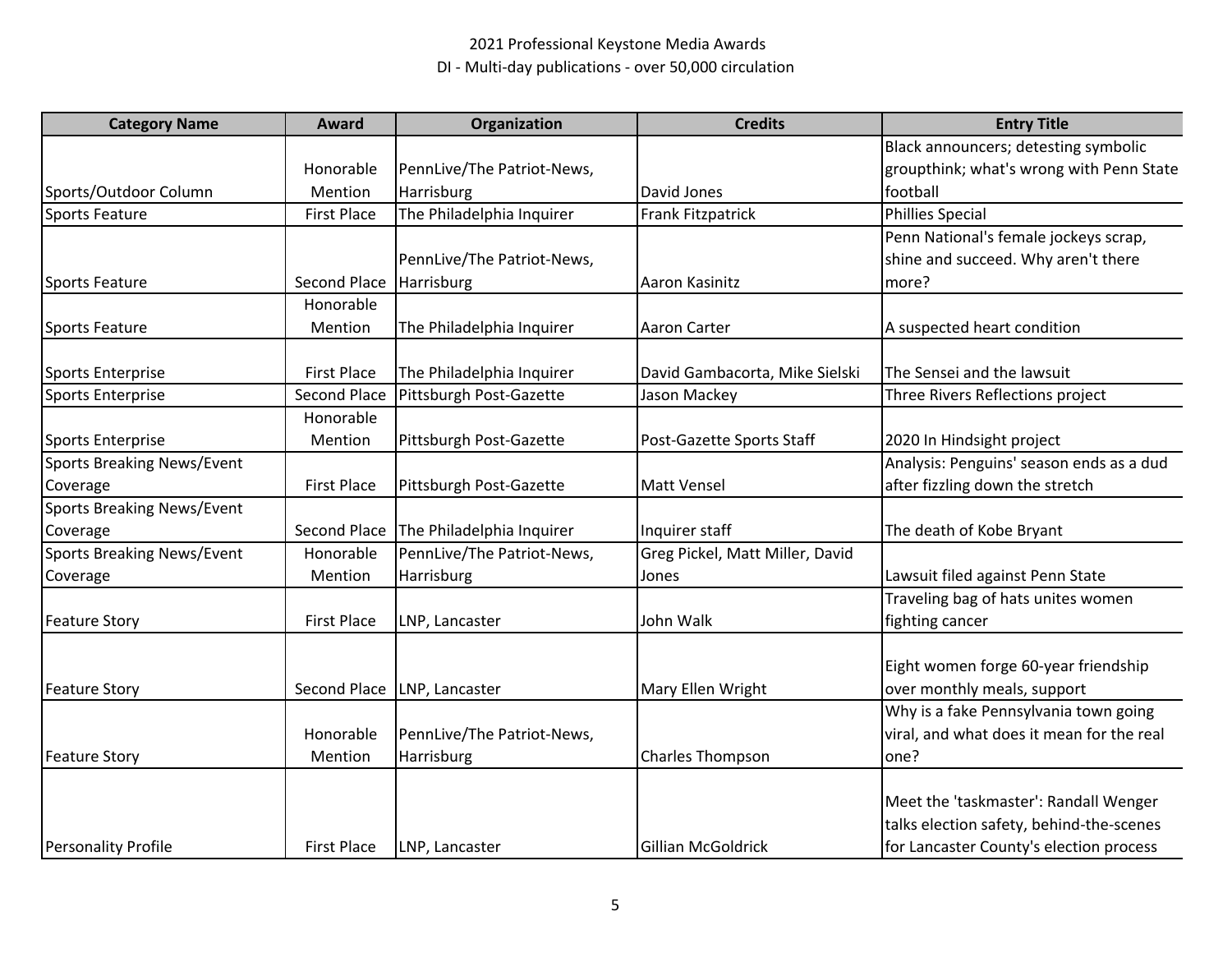| <b>Category Name</b>         | Award                | <b>Organization</b>         | <b>Credits</b>         | <b>Entry Title</b>                                                                                                                                                                                                                                                                                                                                                                                                                                                                       |
|------------------------------|----------------------|-----------------------------|------------------------|------------------------------------------------------------------------------------------------------------------------------------------------------------------------------------------------------------------------------------------------------------------------------------------------------------------------------------------------------------------------------------------------------------------------------------------------------------------------------------------|
|                              |                      |                             |                        | Life After Life: An exoneree's                                                                                                                                                                                                                                                                                                                                                                                                                                                           |
| <b>Personality Profile</b>   | Second Place         | The Philadelphia Inquirer   | Samantha Melamed       | homecoming                                                                                                                                                                                                                                                                                                                                                                                                                                                                               |
|                              | Honorable            |                             |                        |                                                                                                                                                                                                                                                                                                                                                                                                                                                                                          |
| <b>Personality Profile</b>   | Mention              | The Morning Call, Allentown | Laurie Mason Schroeder | Outspoken judge retires betrayed                                                                                                                                                                                                                                                                                                                                                                                                                                                         |
| Lifestyle/Entertainment Beat | <b>First Place</b>   | Pittsburgh Post-Gazette     | John Hayes             | Outdoors: Fireflies are our state bug, but<br>summer nights could lose those flashes;<br>During COVID-related gun-buying frenzy,<br>many are first-time owners; Big fish are<br>getting bigger in Pittsburgh's rivers                                                                                                                                                                                                                                                                    |
| Lifestyle/Entertainment Beat | Second Place         | Pittsburgh Post-Gazette     | Jeremy Reynolds        | Music: 1 in 6 Americans sing in a choir -<br>and they're healthier for it; Can music<br>boost your immune system?; On the Arts:<br>Classical music concerts are just too long;<br>Review: A musicologist calls for a ban on<br>Beethoven and the Pittsburgh Symphony<br>performs Beethoven's 'Fidelio'; Review:<br>Too much experimentation, not enough<br>curation at Microtonal Music Fest;<br>Review: Police drummer Stewart<br>Copeland offers a fresh take on hell in<br>rock opera |
|                              | Honorable            |                             |                        | Arts and culture scene of Philadelphia's                                                                                                                                                                                                                                                                                                                                                                                                                                                 |
| Lifestyle/Entertainment Beat | Mention              | The Philadelphia Inquirer   | Brandon T. Harden      | <b>Black communities</b>                                                                                                                                                                                                                                                                                                                                                                                                                                                                 |
|                              |                      | PennLive/The Patriot-News,  |                        |                                                                                                                                                                                                                                                                                                                                                                                                                                                                                          |
| <b>Breaking News Photo</b>   | <b>First Place</b>   | Harrisburg                  | <b>Sean Simmers</b>    | Pepper sprayed at BLM riot                                                                                                                                                                                                                                                                                                                                                                                                                                                               |
| <b>Breaking News Photo</b>   | Second Place         | The Philadelphia Inquirer   | Timothy Tai            | Protesters on the run                                                                                                                                                                                                                                                                                                                                                                                                                                                                    |
| <b>Breaking News Photo</b>   | Honorable<br>Mention | LNP, Lancaster              | Ty Lohr                | Embrace                                                                                                                                                                                                                                                                                                                                                                                                                                                                                  |
| News Event Photo             | <b>First Place</b>   | The Philadelphia Inquirer   | Charles Fox            | <b>Flower Power</b>                                                                                                                                                                                                                                                                                                                                                                                                                                                                      |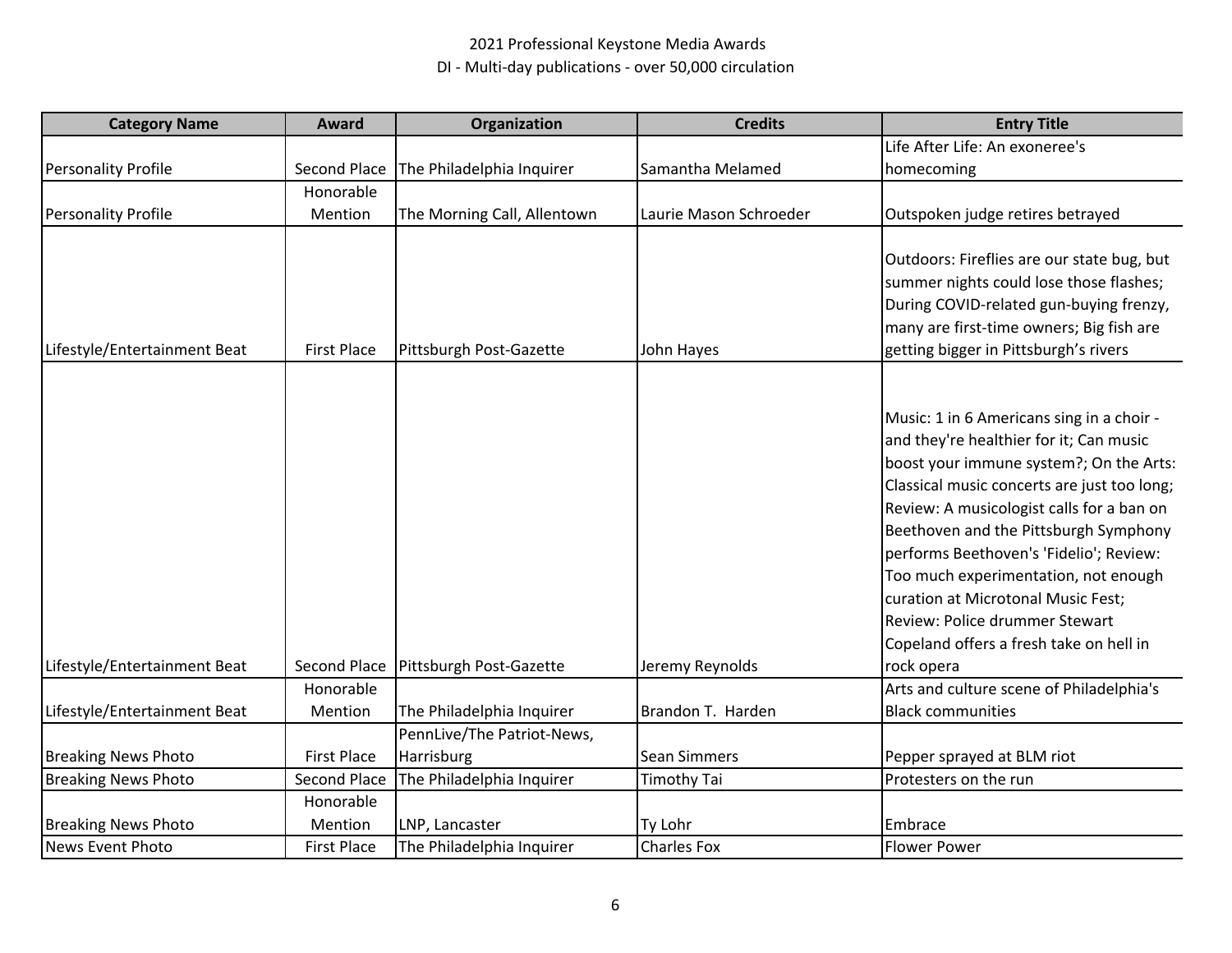| <b>Category Name</b>    | <b>Award</b>       | Organization               | <b>Credits</b>        | <b>Entry Title</b>                     |
|-------------------------|--------------------|----------------------------|-----------------------|----------------------------------------|
|                         |                    | PennLive/The Patriot-News, |                       |                                        |
| News Event Photo        | Second Place       | Harrisburg                 | <b>Sean Simmers</b>   | Grieving for Tyrone                    |
|                         | Honorable          |                            |                       |                                        |
| <b>News Event Photo</b> | Mention            | Pittsburgh Post-Gazette    | <b>Matt Freed</b>     | Protesters stage lay-in at county jail |
|                         |                    | PennLive/The Patriot-News, |                       |                                        |
| <b>Feature Photo</b>    | <b>First Place</b> | Harrisburg                 | <b>Sean Simmers</b>   | Square dancing from above              |
|                         |                    |                            |                       | Drive-In Movie Theater in a Pandemic   |
| <b>Feature Photo</b>    | Second Place       | The Philadelphia Inquirer  | <b>Tom Gralish</b>    | Parking Lot                            |
|                         | Honorable          |                            |                       |                                        |
| <b>Feature Photo</b>    | Mention            | LNP, Lancaster             | <b>Blaine Shahan</b>  | Rainbow                                |
|                         |                    |                            |                       | Serra Catholic's Daiquan Chatfield is  |
| Sports Feature Photo    | <b>First Place</b> | Pittsburgh Post-Gazette    | <b>Steph Chambers</b> | focused on pulling his weight          |
| Sports Feature Photo    | Second Place       | The Philadelphia Inquirer  | <b>Tom Gralish</b>    | <b>All Winners</b>                     |
|                         |                    |                            |                       | The sun sets as California quarterback |
|                         | Honorable          |                            |                       | Damani Stafford looks to pass during   |
| Sports Feature Photo    | Mention            | Pittsburgh Post-Gazette    | <b>Steph Chambers</b> | practice.                              |
|                         |                    |                            |                       | Ben Roethlisberger stiff arms Texans   |
| Sports Action Photo     | <b>First Place</b> | Pittsburgh Post-Gazette    | Peter Diana           | outside linebacker Whitney Mercilus    |
| Sports Action Photo     | Second Place       | LNP, Lancaster             | Chris Knight          | Funderwater                            |
|                         | Honorable          |                            |                       |                                        |
| Sports Action Photo     | Mention            | The Philadelphia Inquirer  | <b>Charles Fox</b>    | In Your Face                           |
| Photo Story/Essay       | <b>First Place</b> | The Philadelphia Inquirer  | Jessica Griffin       | Philadelphia: George Floyd Protests    |
|                         |                    |                            |                       | Medics on the front line: Narberth     |
|                         |                    |                            |                       | Ambulance paramedics risk their own    |
|                         |                    |                            |                       | lives in a battle to save nursing home |
| Photo Story/Essay       | Second Place       | The Philadelphia Inquirer  | Jessica Griffin       | residents with slim odds.              |
|                         | Honorable          | PennLive/The Patriot-News, |                       |                                        |
| Photo Story/Essay       | Mention            | Harrisburg                 | Joe Hermitt           | Homeless during a pandemic             |
|                         |                    |                            |                       | Longing for home; Faces of the fallen; |
| News Page Design        | <b>First Place</b> | LNP, Lancaster             | Diana Abreu           | Clash of ideas                         |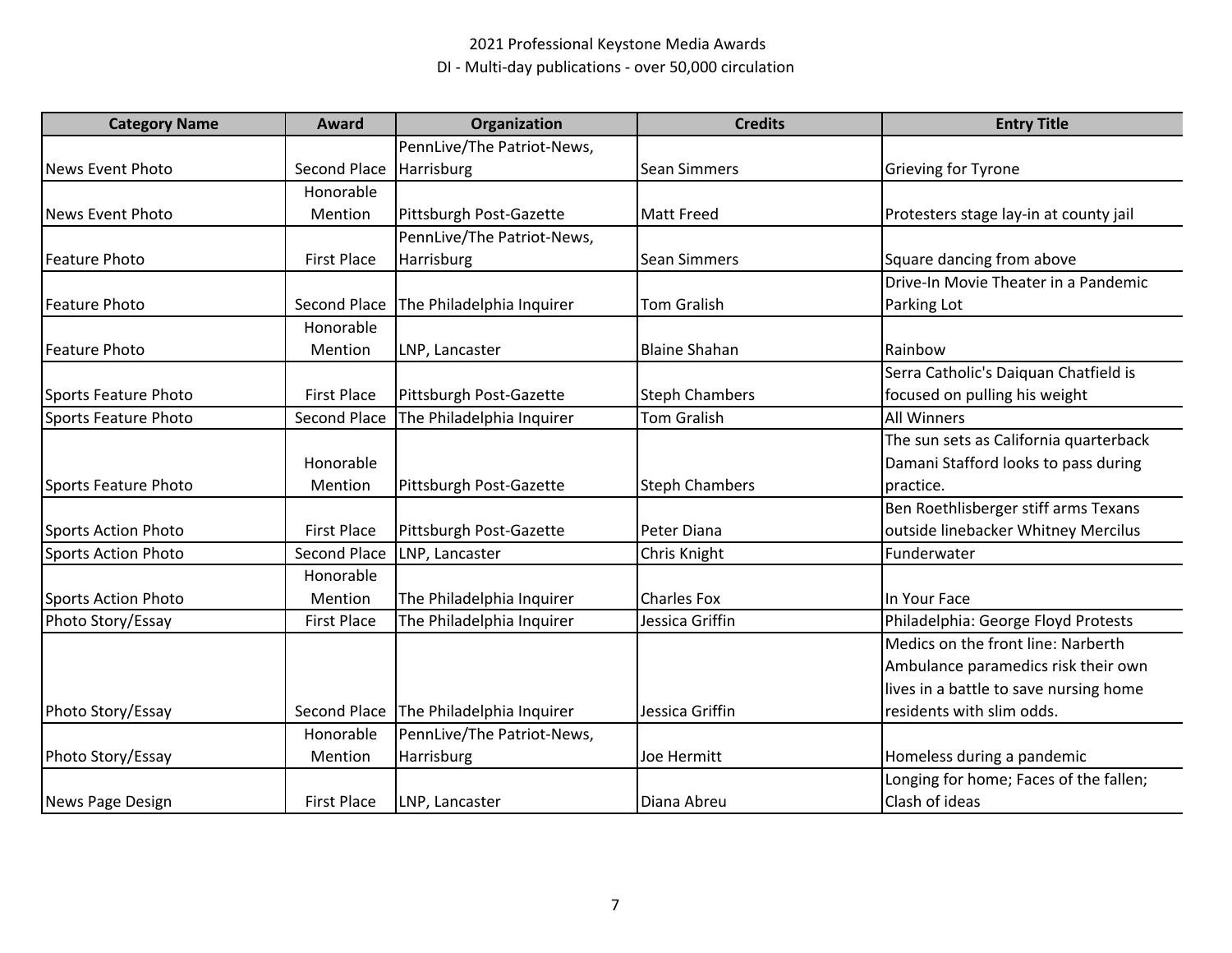| <b>Category Name</b>       | Award              | Organization              | <b>Credits</b>          | <b>Entry Title</b>                          |
|----------------------------|--------------------|---------------------------|-------------------------|---------------------------------------------|
|                            |                    |                           |                         |                                             |
|                            |                    |                           |                         | A Time to Heal; Brighton's Plight; Tears,   |
|                            |                    |                           |                         | Frustration, Courage; Vaccine, restrictions |
|                            |                    |                           |                         | pose test; Stress on the Front Lines;       |
| News Page Design           | Second Place       | Pittsburgh Post-Gazette   | <b>Staff</b>            | Trump diagnosis causes confusion            |
|                            |                    |                           |                         | Down to the count; War in the Pacific;      |
|                            | Honorable          |                           |                         | Acquitted; What does America mean;          |
| News Page Design           | Mention            | LNP, Lancaster            | Abby Rhoad, Diana Abreu | Chaos; Biden wins                           |
|                            |                    |                           |                         | Corn mazes; Apples; Demuth; Fairs;          |
| <b>Feature Page Design</b> | <b>First Place</b> | LNP, Lancaster            | <b>Chris Emlet</b>      | Cooking Skool; Soup                         |
| Feature Page Design        | Second Place       | Pittsburgh City Paper     | Abbie Adams             | Preserving Pittsburgh                       |
|                            |                    |                           |                         | Borders, Barriers and Boundaries, Honest,   |
|                            | Honorable          |                           |                         | Daring, Eloquent, 50 ways to make social    |
| Feature Page Design        | Mention            | Pittsburgh Post-Gazette   | Maura Losch             | distancing bearable                         |
|                            |                    |                           |                         | Preservation Project, Is it (really) back?, |
| Sports Page Design         | <b>First Place</b> | Pittsburgh Post-Gazette   | <b>Steve Ziants</b>     | The Beautiful struggle                      |
|                            |                    |                           |                         | Shush? Sheesh!; March Emptiness; Made       |
|                            |                    |                           |                         | in the Shade; Day to Remember; Wait         |
|                            |                    |                           |                         | Till Next Year; Boys of Summer Spring       |
|                            |                    |                           | Lucas Reasoner          | <b>Back into Action</b>                     |
| Sports Page Design         | Second Place       | The Philadelphia Inquirer |                         |                                             |
|                            |                    |                           |                         | #MeToast; Throne off course; Rudy is in     |
| <b>Headline Writing</b>    | <b>First Place</b> | The Philadelphia Inquirer | Joseph Berkery          | the eye of the beholder                     |
|                            |                    |                           |                         | Mr. Roger's Neighborhood; Zoom              |
| <b>Headline Writing</b>    | Second Place       | The Philadelphia Inquirer | Doug Darroch            | Meeting; Paindemic                          |
|                            |                    |                           |                         | A brave new office world - temperature      |
|                            |                    |                           |                         | checks, masks and lots of elbow room; It's  |
|                            |                    |                           |                         | owned by Mark Cuban. It's on the            |
|                            |                    |                           |                         | riverfront. And it's for sale; Still not    |
|                            | Honorable          |                           |                         | enough toilet paper? Another wholesale      |
|                            |                    |                           |                         |                                             |
| <b>Headline Writing</b>    | Mention            | Pittsburgh Post-Gazette   | Mark Belko              | club may be headed your way                 |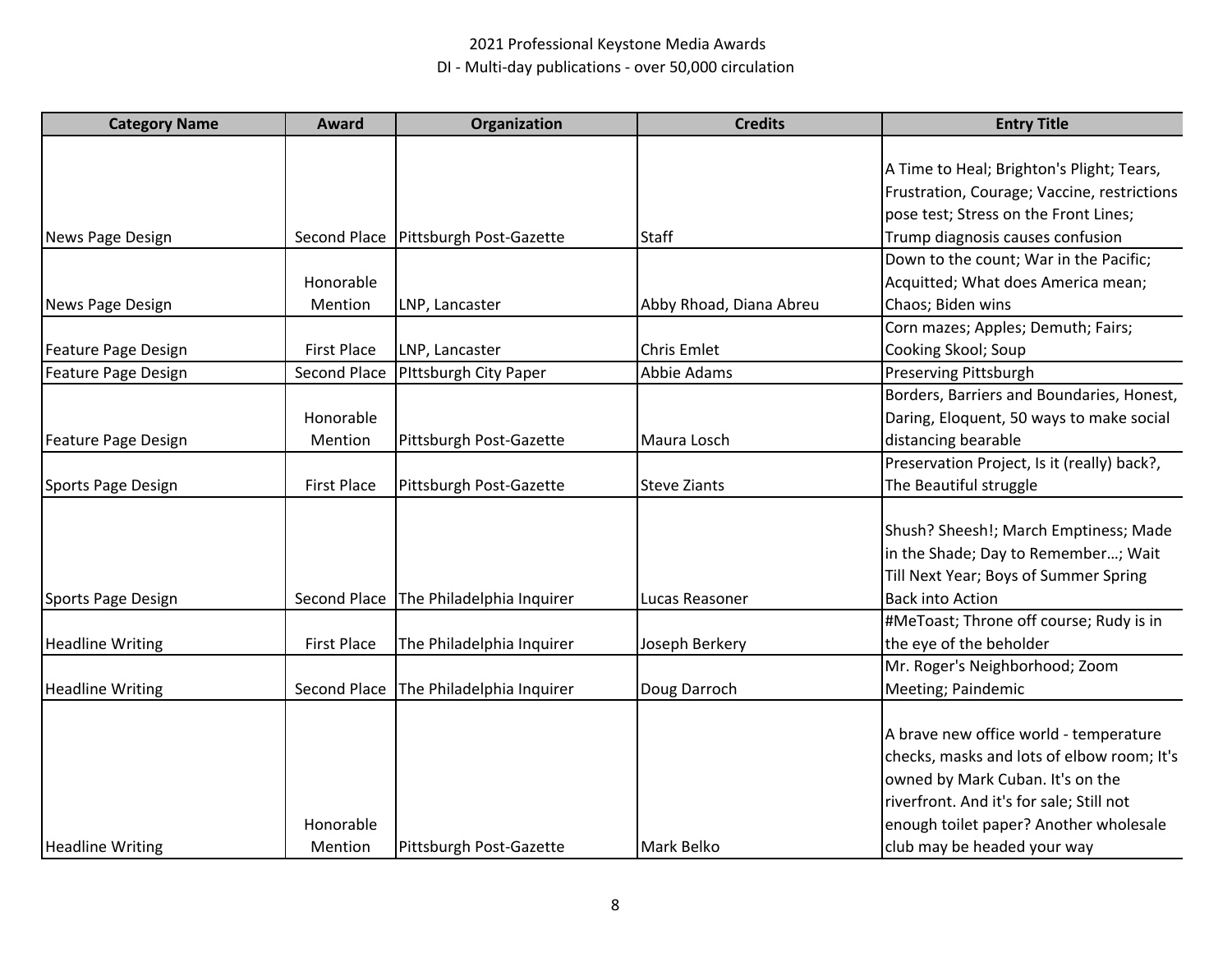| <b>Category Name</b>       | Award               | Organization               | <b>Credits</b>                  | <b>Entry Title</b>                           |
|----------------------------|---------------------|----------------------------|---------------------------------|----------------------------------------------|
|                            |                     |                            |                                 |                                              |
|                            |                     |                            | Daniel Simmons-Ritchie, Rebecca | The Mariner East Pipeline System: Is         |
| Graphic/Photo Illustration | <b>First Place</b>  | Spotlight PA               | Moss, Christopher Baxter        | Pennsylvania prepared for an accident?       |
| Graphic/Photo Illustration | <b>Second Place</b> | Pittsburgh Post-Gazette    | <b>Ed Yozwick</b>               | Kent State Tragedy: 50 years                 |
|                            | Honorable           |                            |                                 | <b>Black Lives Matter activists in rural</b> |
| Graphic/Photo Illustration | Mention             | Pittsburgh City Paper      | Abbie Adams                     | <b>Bedford County</b>                        |
|                            |                     |                            | Raishad Hardnett, Astrid        | How 52nd Street became a target for          |
| Documentary                | <b>First Place</b>  | The Philadelphia Inquirer  | Rodrigues                       | Philadelphia Police                          |
|                            |                     |                            |                                 | At 91, she returned to Auschwitz with her    |
| Documentary                | Second Place        | The Philadelphia Inquirer  | Lauren Schneiderman             | family, one last time                        |
|                            | Honorable           |                            |                                 | We're not a bunch of gun-toting crazy        |
|                            | Mention             | LNP, Lancaster             | Ty Lohr                         | people: A look around Conoy Township         |
| Documentary                |                     |                            |                                 |                                              |
|                            |                     |                            | Jonathan Tamari, Astrid         |                                              |
|                            |                     |                            | Rodrigues, Lauren Schneiderman, | Why Pennsylvania is most likely to decide    |
| <b>News Videos</b>         | <b>First Place</b>  | The Philadelphia Inquirer  | <b>Shannon Callery</b>          | the 2020 presidential election               |
|                            |                     |                            |                                 | This is unbelievable: Son recovers father's  |
| <b>News Videos</b>         | Second Place        | LNP, Lancaster             | Ty Lohr                         | remains                                      |
|                            | Honorable           | PennLive/The Patriot-News, |                                 |                                              |
| <b>News Videos</b>         | Mention             | Harrisburg                 | Julia Hatmaker                  | What is a district judge?                    |
|                            |                     |                            |                                 | Steps to Everest: What does it take to run   |
| <b>Sports Videos</b>       | <b>First Place</b>  | The Philadelphia Inquirer  | <b>Tyger Williams</b>           | the Rocky steps 880 times?                   |
|                            |                     | PennLive/The Patriot-News, |                                 |                                              |
| <b>Sports Videos</b>       | Second Place        | Harrisburg                 | <b>PennLive Studios</b>         | Micah Parsons announcement                   |
| <b>Features Videos</b>     | <b>First Place</b>  | Pittsburgh Post-Gazette    | <b>Andrew Rush</b>              | Kids reflect on 2020                         |
|                            |                     |                            |                                 | Dear coronavirus: Watch Pittsburgh's         |
| <b>Features Videos</b>     | Second Place        | PublicSource, Pittsburgh   | <b>Ryan Loew</b>                | open letter on life in quarantine            |
|                            |                     |                            |                                 | Play Video Teacher and students launch       |
|                            | Honorable           |                            |                                 | "No Place For Hate" initiative at Canon-     |
| <b>Features Videos</b>     | Mention             | Pittsburgh Post-Gazette    | Alexandra Wimley                | McMillan High School                         |